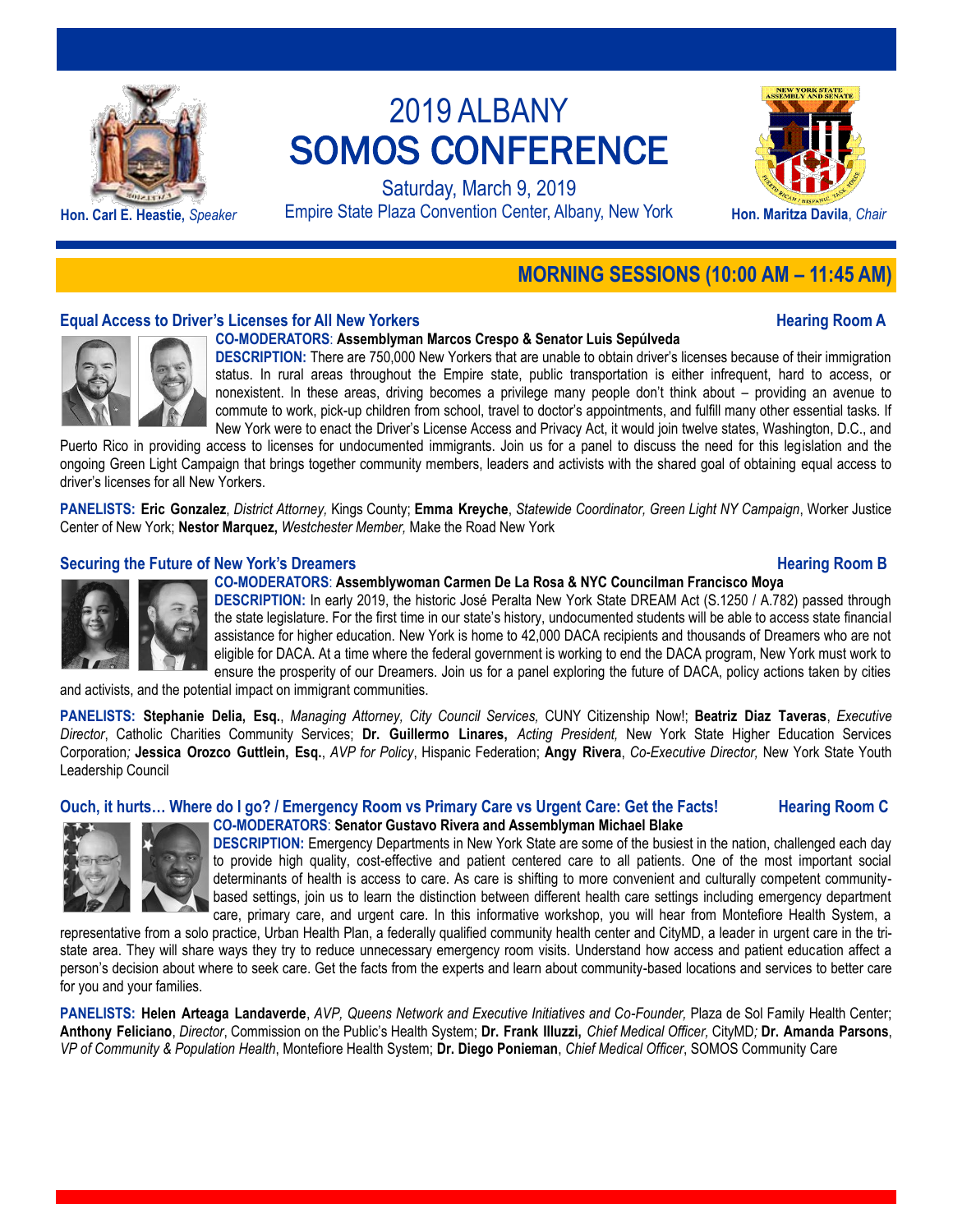

Saturday, March 9, 2019 **Hon. Carl E. Heastie,** *Speaker* Empire State Plaza Convention Center, Albany, New York **Hon. Maritza Davila,** *Chair*



## **AFTERNOON SESSIONS (2:00 PM – 3:45 PM)**

## **2020 Census: What's at Stake? Hearing Room A**



**CO-MODERATORS**: **Assemblyman Félix Ortiz and Assemblyman Robert Rodriguez**

**DESCRIPTION:** As preparations for the 2020 Census are underway, many community leaders are concerned about the potential for a severe undercount in New York. Census data is used to reapportion the US House of Representatives; guide redistricting at all levels of government; and inform the allocation of more than \$800 billion in federal government resources to states, localities and families every year. New York alone receives \$53.2 billion Census-guided federal funds annually. Unfortunately, the possibility of massive undercounts of people of color and immigrants across our state

are all too real. The last-minute addition of the citizenship questions has not only further disrupted the Bureau's plans for data collection but has also significantly amplified fear and distrust of government within immigrant communities. Join us for a panel discussion that will bring together Census officials, stakeholders and scholars to discuss how New York can and must act to ensure a full, fair count.

## **WELCOME REMARKS: New York State Secretary of State Rossana Rosado**

**PANELISTS: Daniel Altschuler**, *Director of Civic Engagement & Research*, Make the Road New York; **Jeff T. Behler**, *Director*, United States Census Bureau New York Regional Office; **Jorge Fanjul**, *Senior Advisor*, DemocracyNYC; **Lucia Gomez**, *Political Director*, New York Central Labor Council; **Melody Lopez**, *Director*, New York Civic Engagement Table; **Jeff M. Wice**, *Fellow*, Nelson A. Rockefeller Institute of Government

## **Puerto Rico's Man-Made Disaster Hearing Room C**

## **CO-MODERATORS**: **Assemblywoman Carmen Arroyo and Assemblywoman Jaime Williams**

**DESCRIPTION:** Even before Maria, Puerto Rico was struggling to survive a financial storm made worse by a ten-year recession, high levels of out-migration, and recent austerity measures imposed to pay an out-of-control debt burden. Structural economic inequalities – in part driven by federal and tax policy – date back long before the recent crisis. For example, many believe the burdensome cost of transporting goods and the higher taxes and customs fees associated with the Jones Act are eventually passed on to Puerto Rican consumers. Implementing poverty alleviating economic tax

policies long denied to Puerto Ricans such as the federal Earned Income Tax Credit (EITC) and expansion of the Child Tax Credit (CTC) would provide necessary support for working families. Long underfunded social net programs such as Medicaid and nutritional assistance for low-income families (NAP), are currently facing funding cliffs, and dollars intended by Congress for disaster assistance have not yet reached the island. Join us to learn more about the impact of these policies on Boricuas on and off the island and how we can eradicate damaging inequity.

**PANELISTS: Nelson Denis**, *Founding Member*, Respect & Justice for Puerto Rico; **Ángel Figueroa Jaramillo**, *President*, Puerto Rico Electrical Workers Union (UTIER); **Erica Gonzalez**, *Acting Director*, Power 4 Puerto Rico; **Roger Juan Maldonado**, *President*, New York City Bar Association; **Julio Pabón**, *Executive Member*, Respect & Justice for Puerto Rico; **Manuel Reyes Alfonso**, *Executive Vice President & CEO*, Cámara de Mercadeo Industria y Distribución de Alimentos (MIDA)

## **Housing is a Human Right Meeting Room 1**



## **CO-MODERATORS**: **Assemblywoman Latoya Joyner and Senator Zellnor Myrie**

**DESCRIPTION:** The right to housing is a fundamental human rights principle. Access to affordable housing is imperative for the vitality of our working families and diverse communities. With current rent regulation legislation due to expire this year, what can be done to ensure quality housing and tenant protection throughout New York State? Join us for a rich discussion on bold solutions to preserve and expand affordable housing including information on how to apply to for the State's housing lottery. This panel will feature government officials, legal experts, and affordable housing

advocates that work directly with tenant organizers. Panelists will share different models of preventing homelessness, the importance of community-centered development, cross-sector coalitions, and people power in conserving and creating affordable housing without displacement.

**PANELISTS: Hon. Rafael Salamanca**, *New York City Councilmember & Chair, Land Use Committee;* **Mark Colón,** *President, Office of Housing Preservation & Deputy Commissioner,* New York State Homes & Community Renewal; **Jeanette Estima**, *Senior Policy Analyst*, FPWA; **Jose Luis Lopez**, *Co-Director of Organizing*, Make the Road New York; **Rosemary Rivera**, *Co-Executive Director*, Citizen Action of New York; **Rob Solano**, *Executive Director & Co-Founder*, Churches United for Fair Housing; **Robert Vargas**, *Director of Housing Finance*, Catholic Charities USA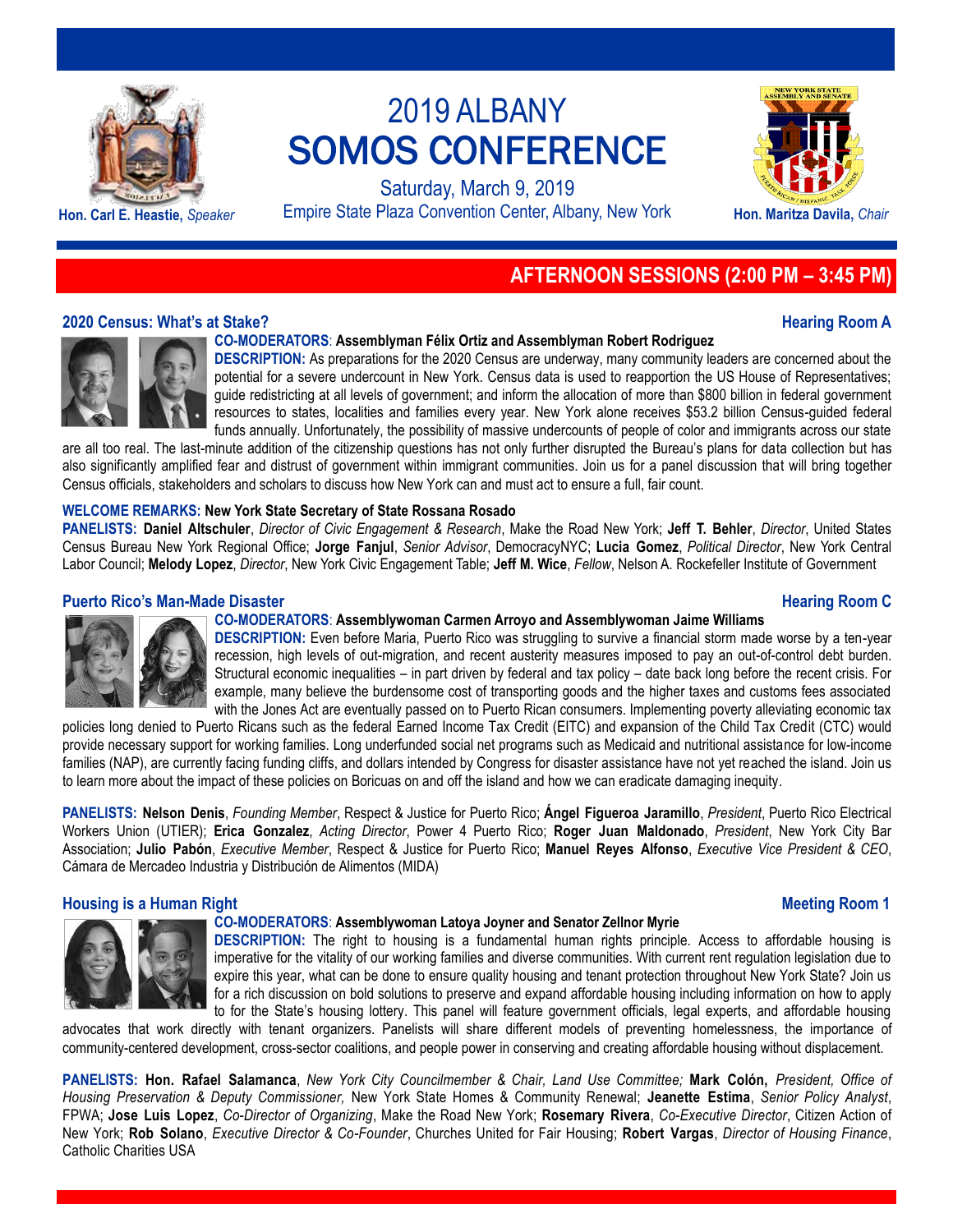

Saturday, March 9, 2019 Hon. Carl E. Heastie, *Speaker* Empire State Plaza Convention Center, Albany, New York **Hon. Maritza Davila**, *Chair* 



## **AFTERNOON SESSIONS (2:00 PM – 3:45 PM)**

## **The Power of Latino Leadership Meeting Room 2**

### **CO-MODERATORS**: **Assemblyman Victor Pichardo and Senator Julia Salazar**

**DESCRIPTION:** Evidence of peer mentoring models, overall, has shown an increase in student retention and graduation rates, specifically among students of color. Peer-mentored students who received social and academic support, encouragement, and guidance with college choices, notably had more degree completions compared to their counterparts from control groups. This panel will include vital conversations about the importance of achieving higher education, participating in mentoring programs, and building a network with Latinx leaders. Please join us for this

interactive workshop with an exciting lineup of professionals and experts discussing the importance of emerging leaders.

**PANELISTS: Dr. Jeanette Altarriba**, *Interim Dean, College of Arts and Sciences & Professor of Psychology and Collins Fellow,* University at Albany, SUNY & SUNY HLI Fellow; **Dr. Ricardo Azziz**, *Director, SUNY Hispanic Leadership Institute (HLI) & Chief Officer, Academic Health & Hospital Affairs,* State University of New York (SUNY) System Administration; **Lorraine Cortés-Vázquez**, *Senior Advisor,* New York City Mayor's Office of Intergovernmental Affairs & CUNY Trustee; **Dr. Félix V. Matos Rodríguez**, *President*, Queens College, City University of New York (CUNY)

## **Protecting NYS' Most Vulnerable Workers Meeting Room 3**

## **CO-MODERATORS: Assemblywoman Catalina Cruz and Senator Jessica Ramos**

**DESCRIPTION:** New York's Latino workforce contributes significantly to the State's economy. Yet these workers often find themselves in low-wage jobs, vulnerable to injustices such as wage theft and other threats to their overall wellbeing. This workshop will provide an opportunity to discuss strategies employed by community organizations and labor unions across the state that address wage theft and workplace health safety issues. Learn more about these innovative grassroots organizing campaigns aimed at raising workplace standards for low-wage immigrant workers and enhancing

mechanisms to enforce them.

**PANELISTS: Andrea Callan**, *Managing Director*, Worker Justice Center of New York; **Diana Florence**, *Senior Investigative Counsel*, New York County District Attorney's Office; **Jessica Garcia**, *Assistant to the President*, Retail Wholesale Department Store Union; **James Rogers**, *Deputy Commissioner for Worker Protection*, New York State Department of Labor; **Marrisa Senteno**, *Enforcement Program Manager,* National Domestic Worker Alliance; **Nathaniel Ty**, *Board Member,* New York State Nurses Association

### **NYS Criminal Justice Reform And Account 2009 12:00 No. 2009 12:00 No. 2009 12:00 No. 2009 12:00 No. 40 No. 40 No. 40 No. 40 No. 40 No. 40 No. 40 No. 40 No. 40 No. 40 No. 40 No. 40 No. 40 No. 40 No. 40 No. 40 No. 40 No. 40**

### **CO-MODERATORS**: **Assemblywoman Nathalia Fernandez and Senator Jamaal Bailey**

**DESCRIPTION:** Equal protection under the law is a principle of American democracy. However, Latinos convicted of crimes have higher and longer incarceration rates than non-Hispanic whites. Incarceration has a community-destroying impact due to lost work productivity, family separation, and diminished political power. New York's leadership must continue to work with Latino communities to build trust with local police and reduce needless and counter-productive arrests, provide alternatives to incarcerations especially for youthful offenders, and reform bail and sentencing

processes. This panel discussion will address ways state and local governments can reduce mass incarceration and recidivism decimating Latino and black communities in New York highlighting current legislative proposals such as Discovery Reform, Speedy Trial Reform, Cash Bail, The Andrew Kearse Act, Parole Reform, and Prison Commissary Reform.

**PANELISTS: Hon. Inez Dickens**, *New York State Assemblywoman*; **Catherine Gonzalez**, *Staff Attorney, Criminal Defense Practices*, Brooklyn Defender Services; **Richard Nuñez-Lawrence**, *Executive Director*, Afro-Latino Association for Policy & Advocacy